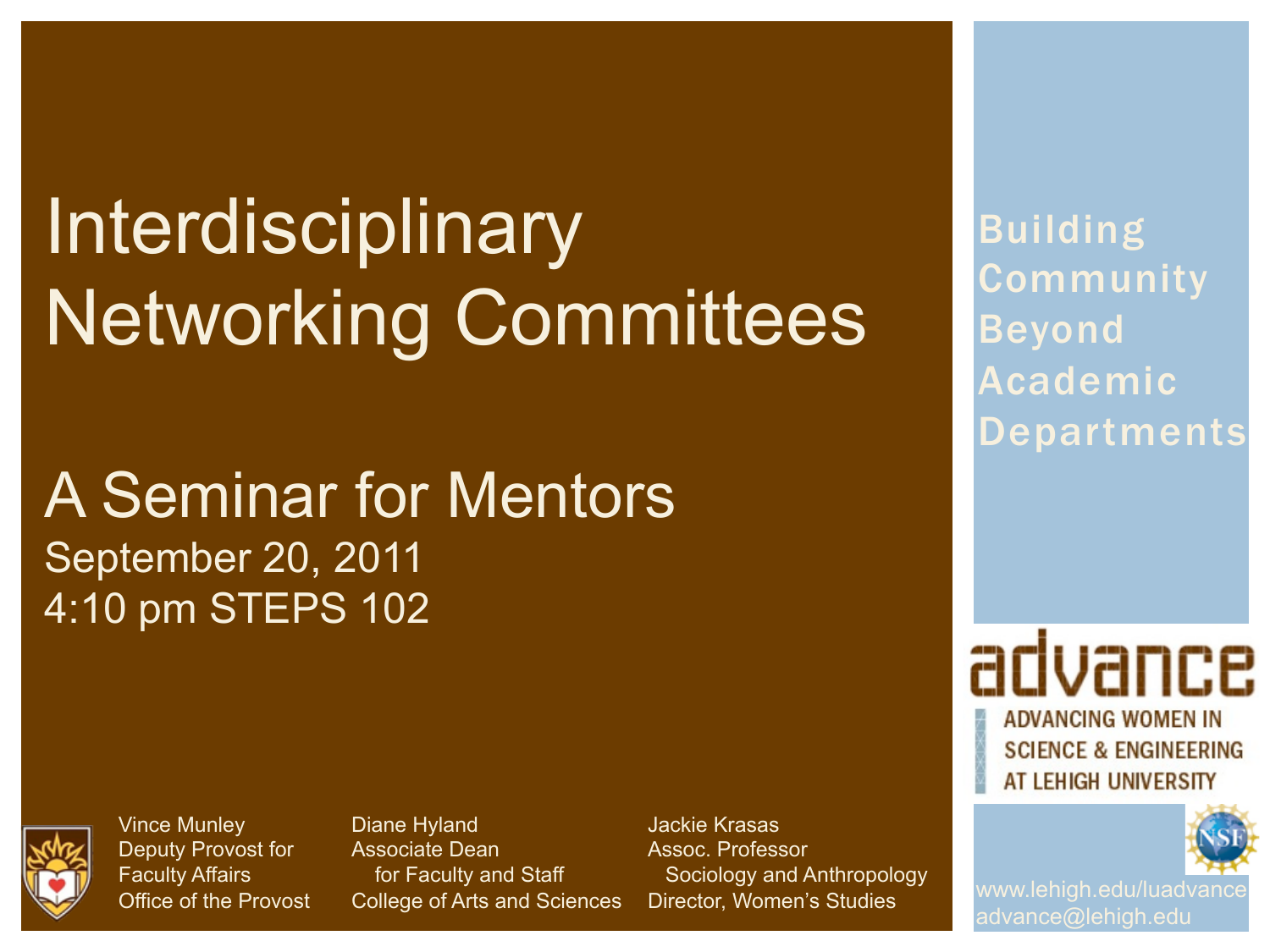# STRUCTURE OF INTERDISCIPLINARY NETWORKING COMMITTEE PROGRAM

#### **Goals:**

■ To provide helpful advice about developing relationships across campus and externally.

**To provide insight on career development at Lehigh.** 

**To offer a more robust networking program to** replace the previous University Mentoring Program.

■ To complement existing college and department mentoring programs.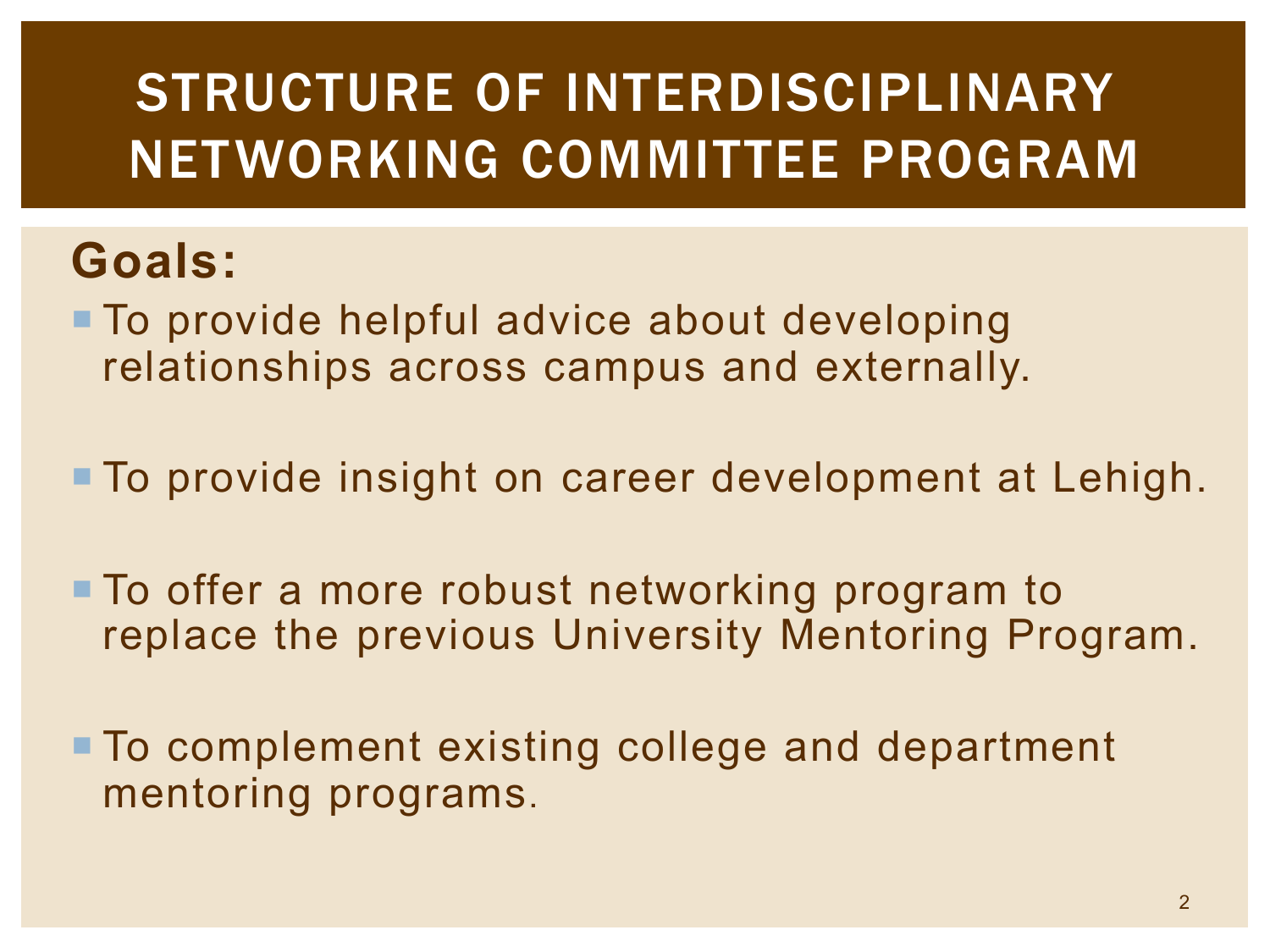# STRUCTURE OF INTERDISCIPLINARY NETWORKING COMMITTEE PROGRAM

## **Voluntary but intentional:**

- **All new pre-tenure faculty are invited to participate.**
- **This year, pre-tenure faculty new in AY 2010-11 are also** invited to participate.
- **Participants include faculty from all colleges:** interdisciplinary and those focused in one discipline.

#### **Three-member networking committees:**

- **A** member of the home department, someone with related research interests.
- Someone from a different department whose work aligns with the new faculty member's research interests if possible.
- $\blacksquare$  A third member, from the home or a different department, also with related research interests if possible.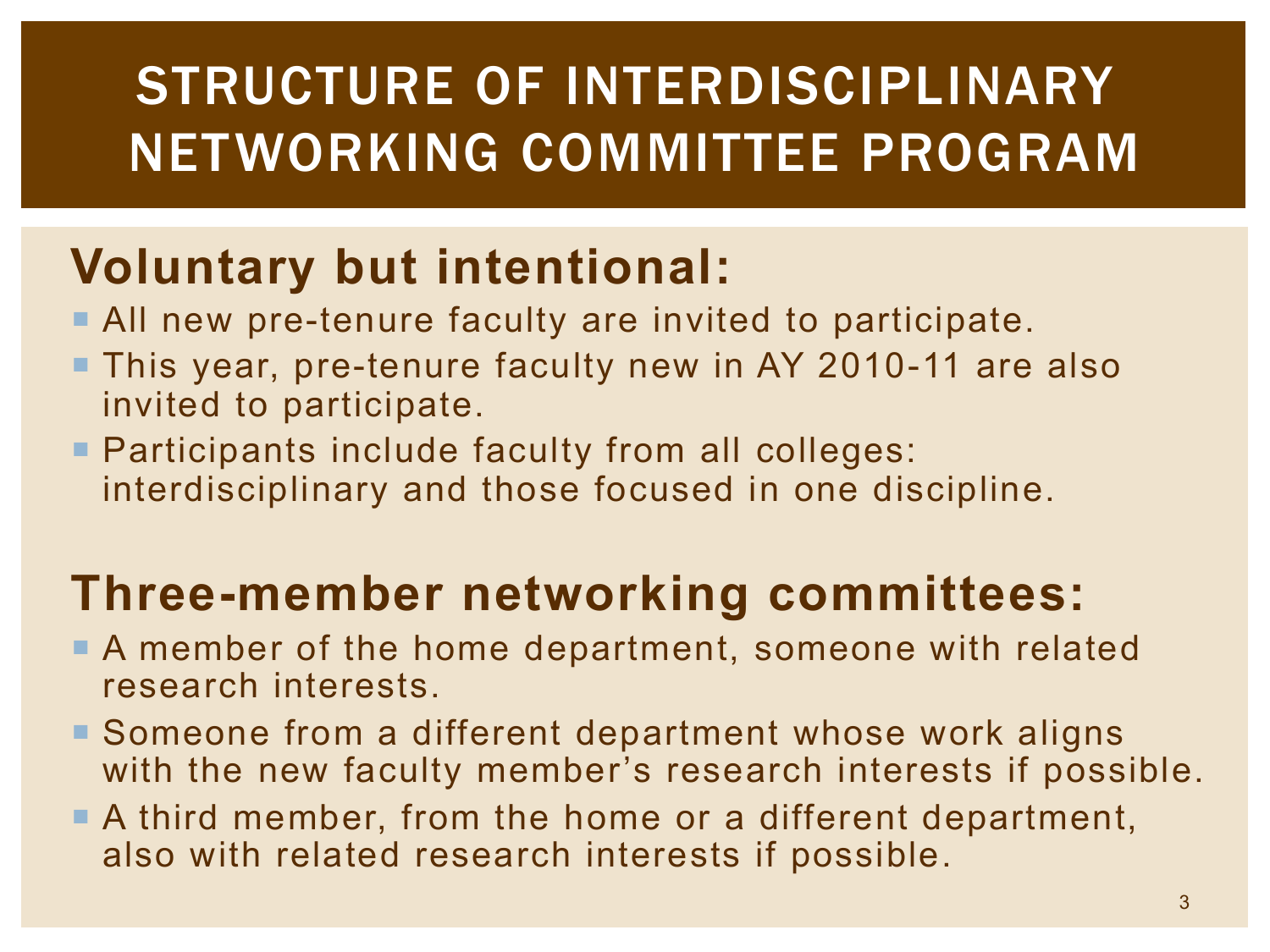## WHAT IS KNOWN: THE VIEWS OF LEHIGH STEM FACULTY

# *Who are STEM faculty?*

NSF considers the following Lehigh departments as STEM:

- All RCEAS **Departments**
- Biological Sciences
- Chemistry
- EES
- Mathematics
- Physics
- Psychology
- Sociology/ Anthropology
- Economics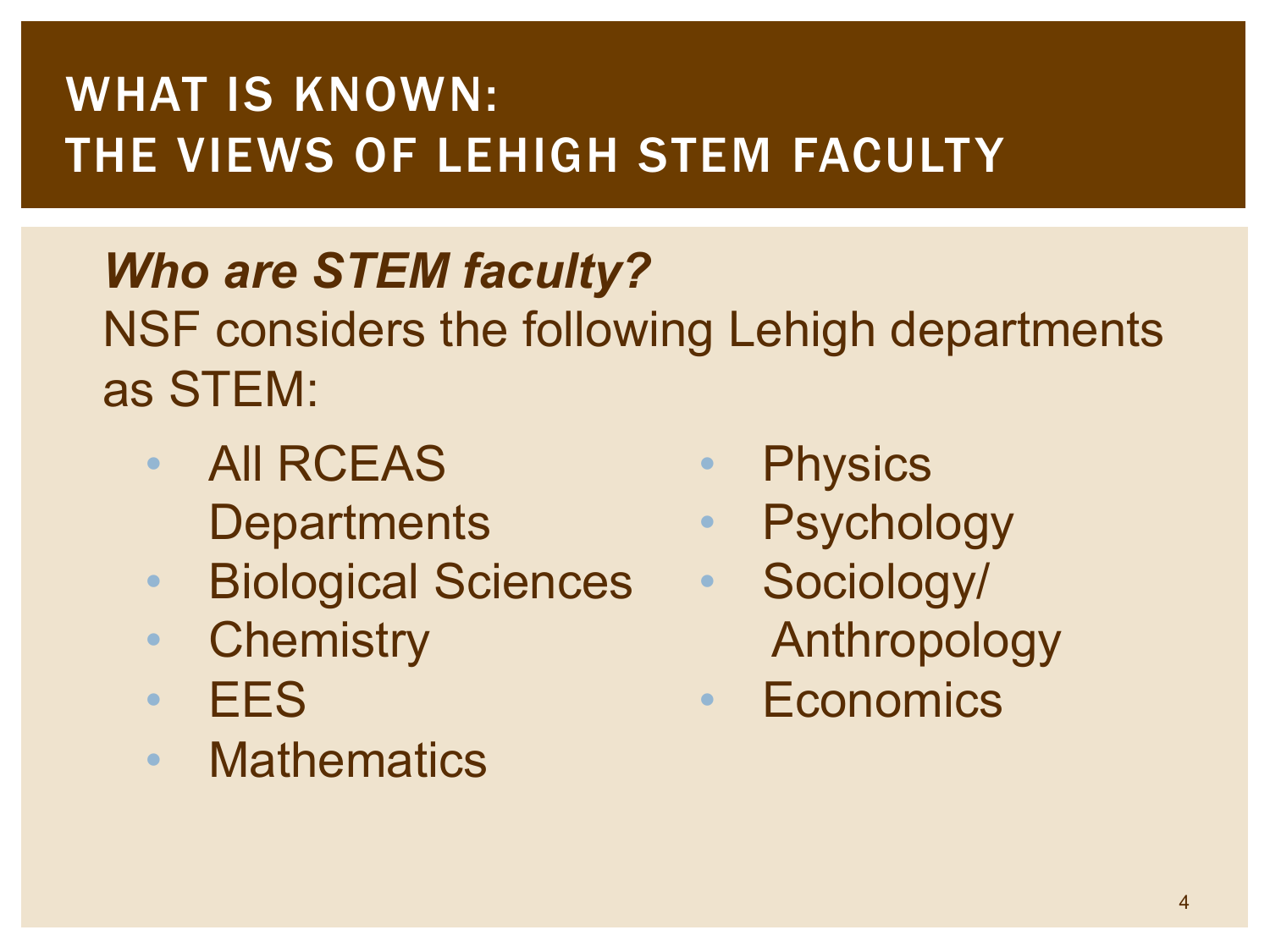#### WHAT IS KNOWN: THE VIEWS OF LEHIGH STEM FACULTY

#### *Sources of Information:*

- **Retention interviews** with 20 Lehigh STEM women faculty conducted by STEM faculty on ADVANCE Leadership Team
- ! **Focus groups** conducted by ADVANCE social science team with pre-tenure and tenured women and pre-tenure men STEM faculty
- **Survey** of women and men STEM faculty conducted by ADVANCE. (Spring '11, 63% response rate, complete data from 25 women, 84 men)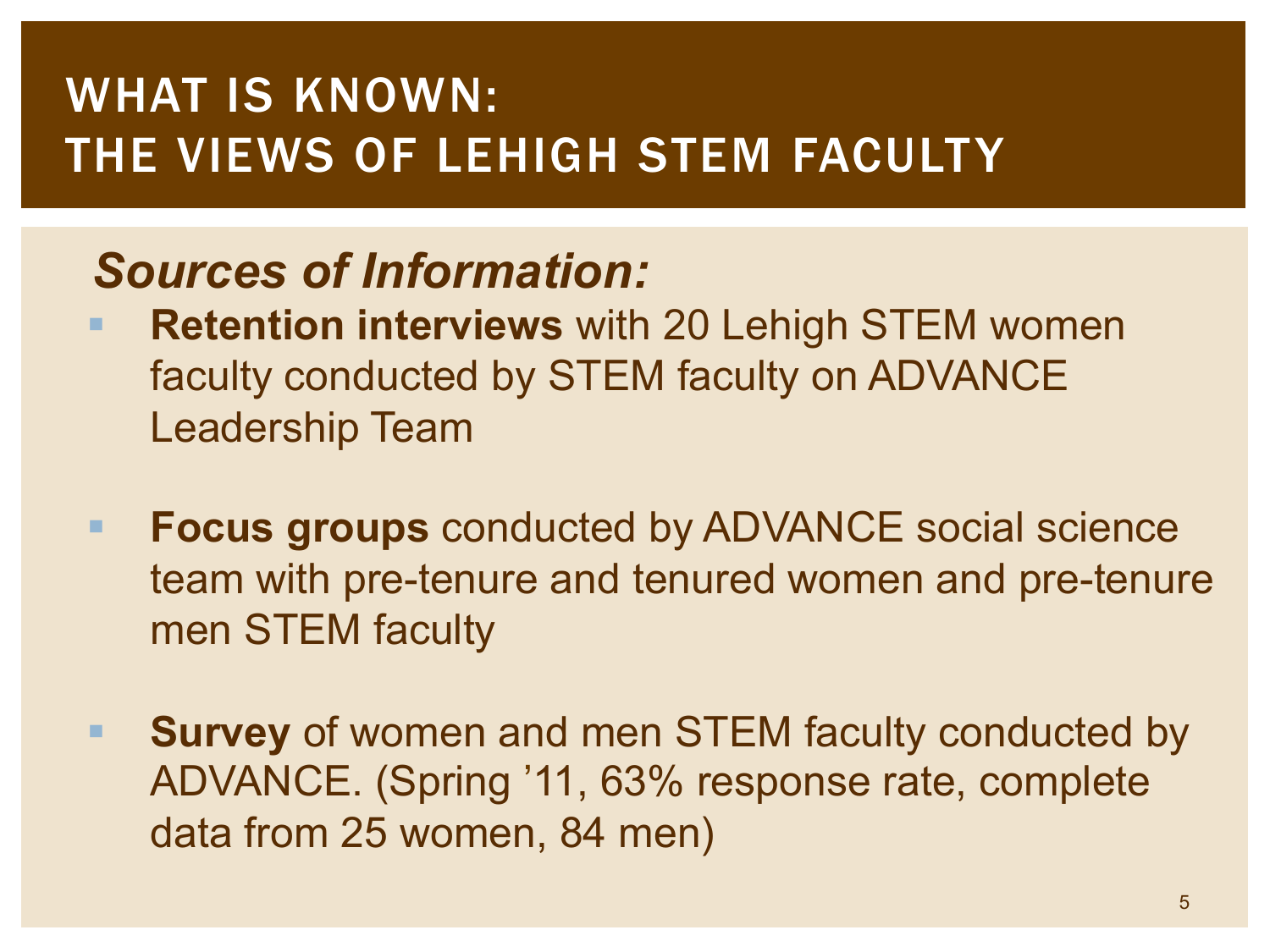## MAJOR CONCERNS OF STEM FACULTY

#### **1. The Work Environment**

- **EXECONCERTS** about teaching environment, especially that students treat women faculty with less respect than men faculty
- **E** Concerns about equity in distribution of resources for research
- **EXTERING** Feelings of isolation when a solo woman and/or only person in a field in department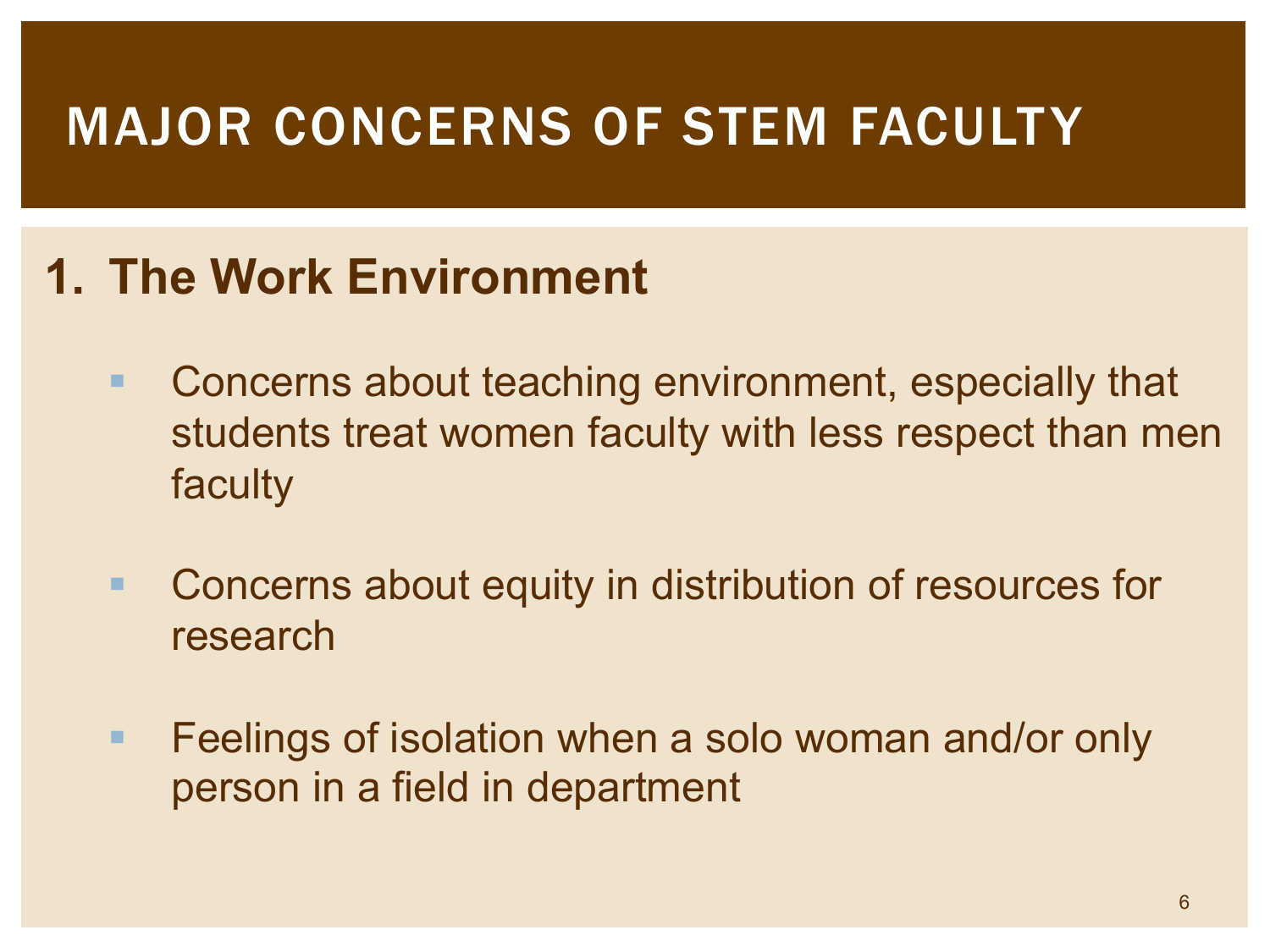#### MAJOR CONCERNS OF STEM FACULTY

**2. Challenges for Men and Women, especially those with Dual Career Families, in Negotiating Work/Life Balance**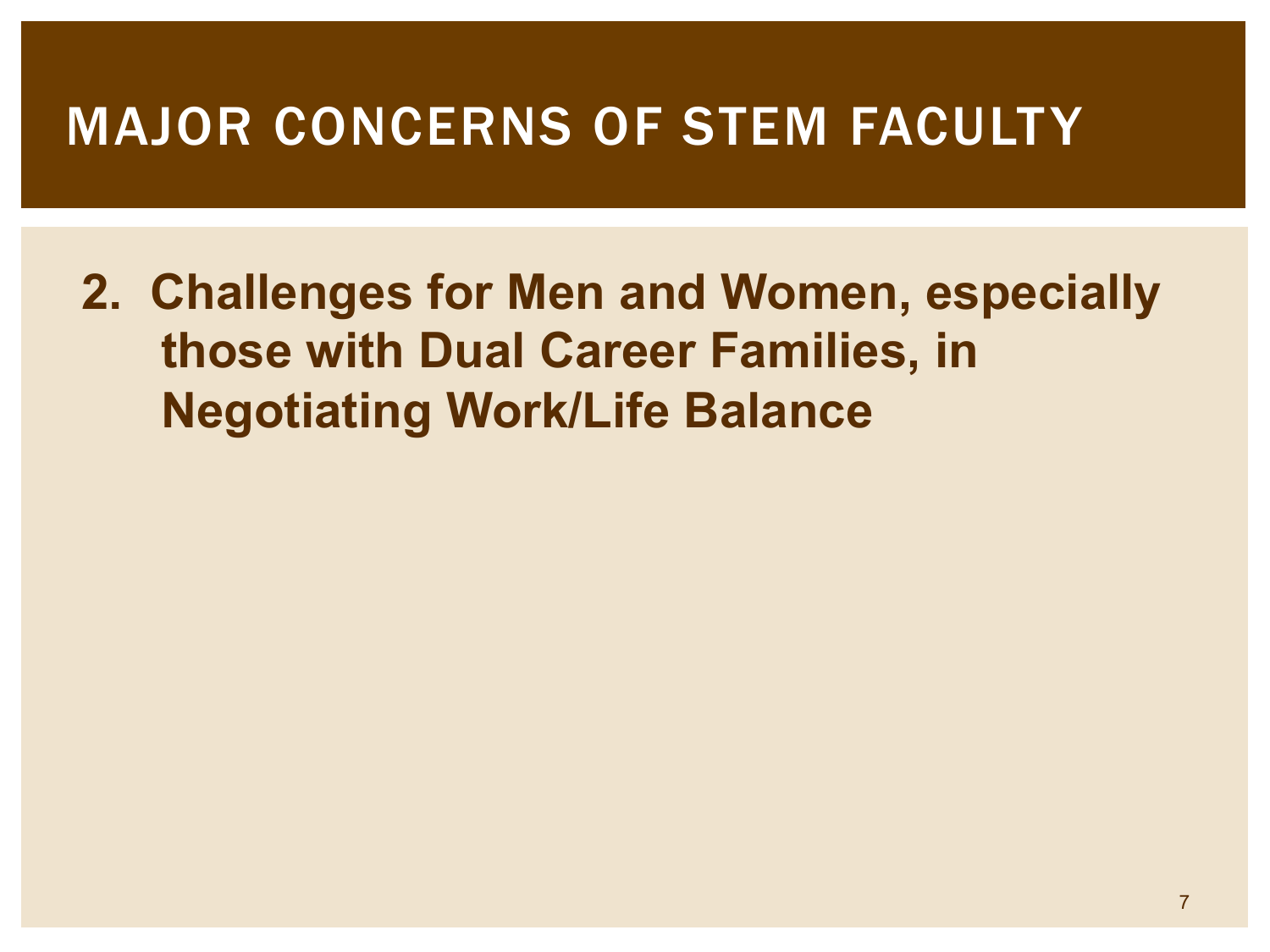## MAJOR CONCERNS OF STEM FACULTY

#### **3. Research Career Mentoring**

- ! Need better and more consistent advice on whether to do collaborative or individual research; interdisciplinary or disciplinary research
- **EXECUTE: Faculty express need for assistance in building** networks: can be difficult to find collaborators at Lehigh
- **E.** Lack of communication about how interdisciplinary, collaborative research is evaluated. Such research is seen as a risk.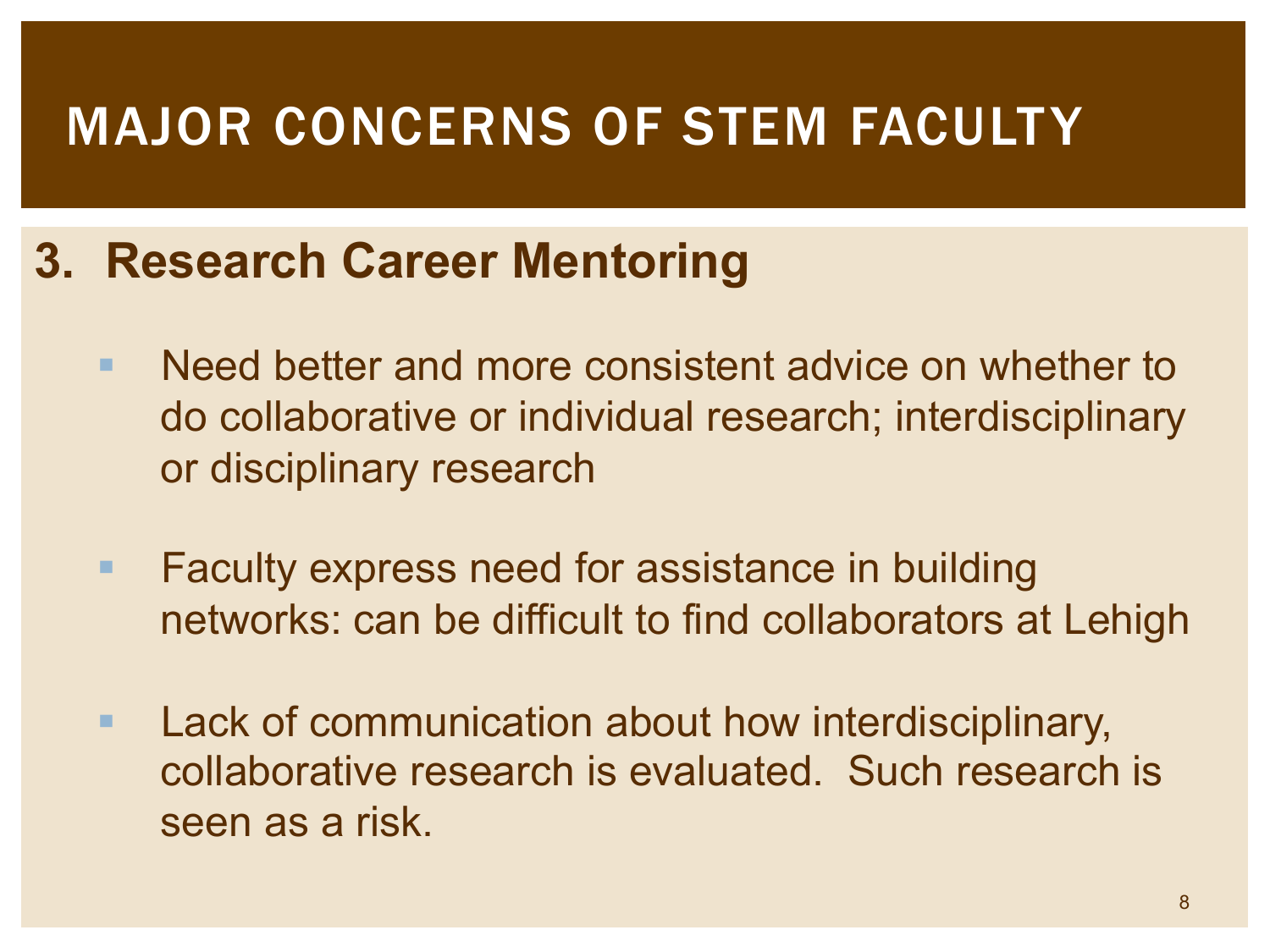#### SELECTED RESULTS: GENDER DIFFERENCES IN SATISFACTION WITH TEACHING ENVIRONMENT

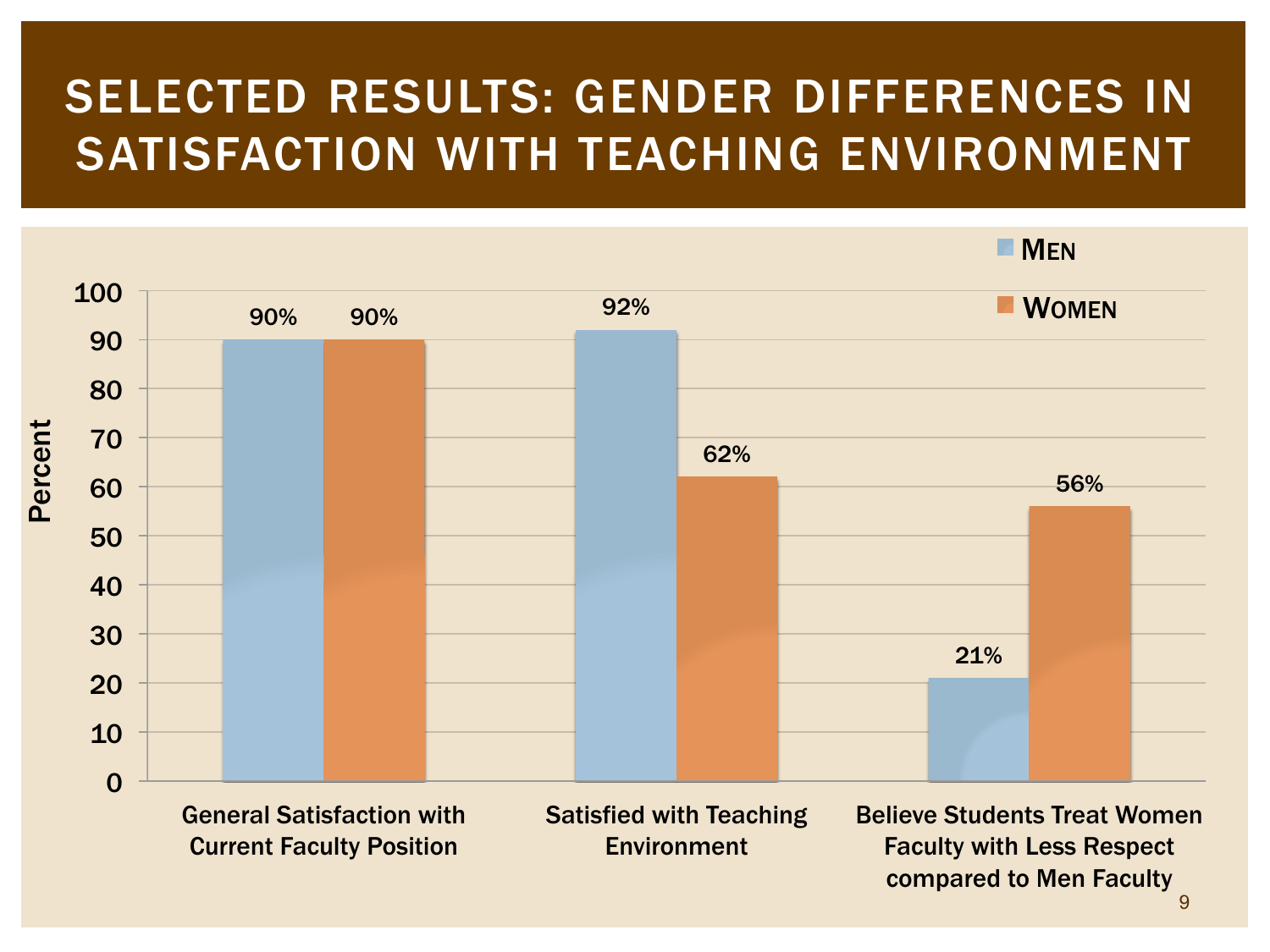#### SELECTED RESULTS: GENDER DIFFERENCES IN SATISFACTION WITH RESEARCH ENVIRONMENT

#### Satisfied with Resources for Research



#### Resources for Research are NOT Fairly Distributed



#### Feel Isolated in Department

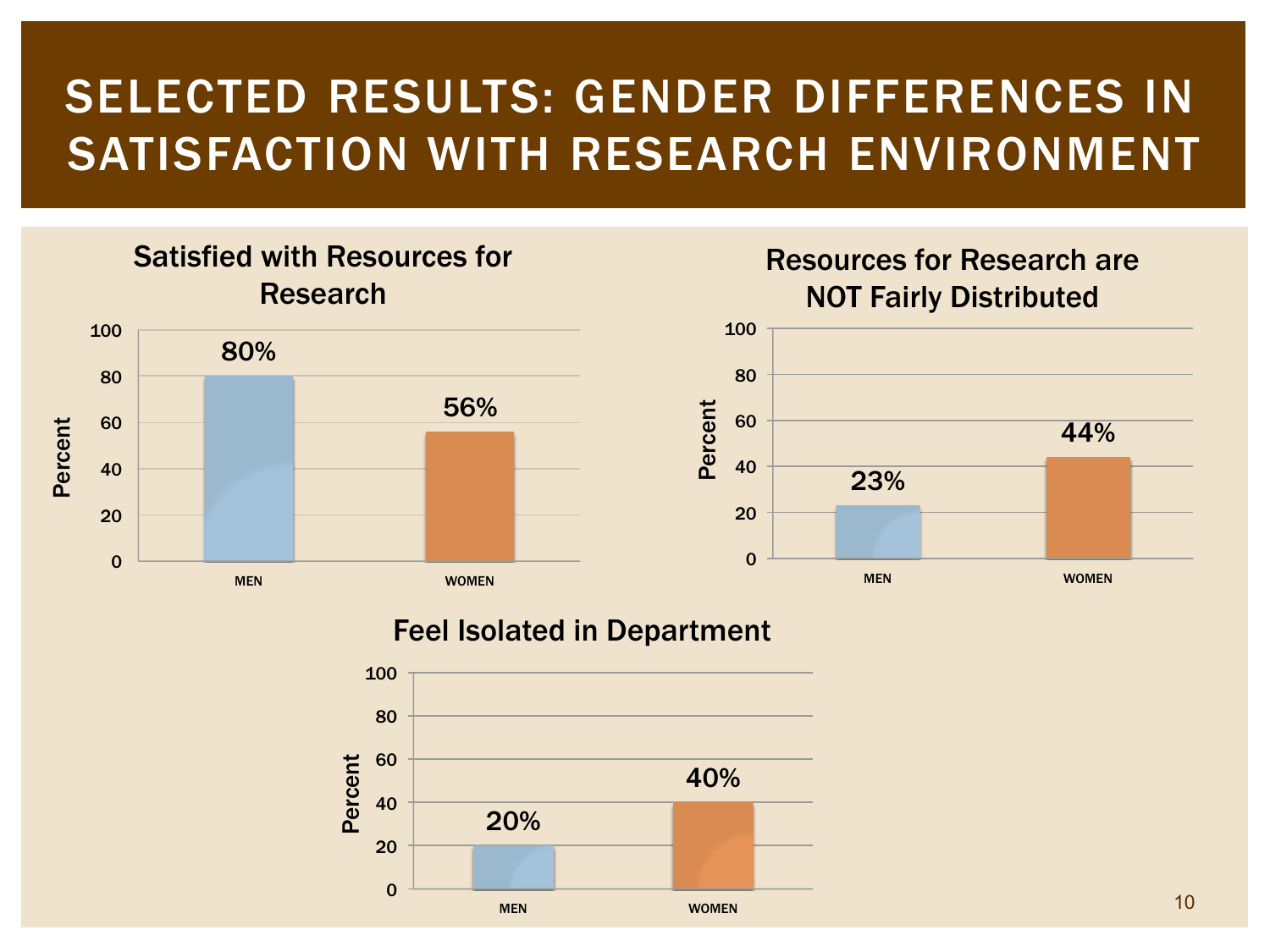# SELECTED RESULTS: WORK-LIFE BALANCE

- **ELack of communication and support by senior** faculty of work/life balance policies such as tenure extension
- Child care options not adequate
- **These issues were raised strongly by younger men** faculty
- **Example Higher work life stress is related to lower** satisfaction with the faculty position and more consideration of leaving Lehigh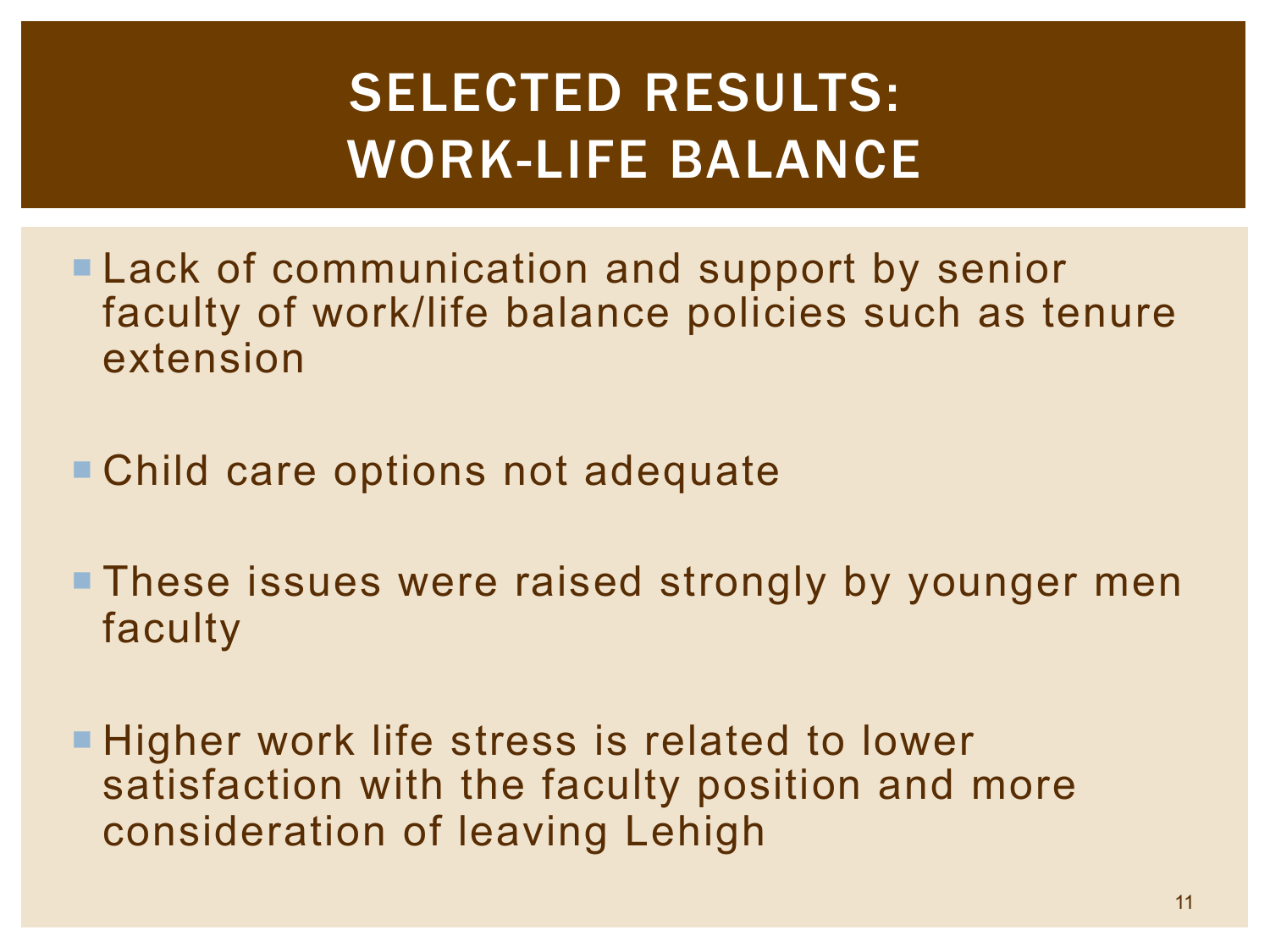# SELECTED RESULTS: HOW DO FACULTY DO RESEARCH?



- Alone and within Discipline
- Alone and Interdisciplinary
- **Collaborative** within Discipline
- **Collaborative** and Interdisciplinary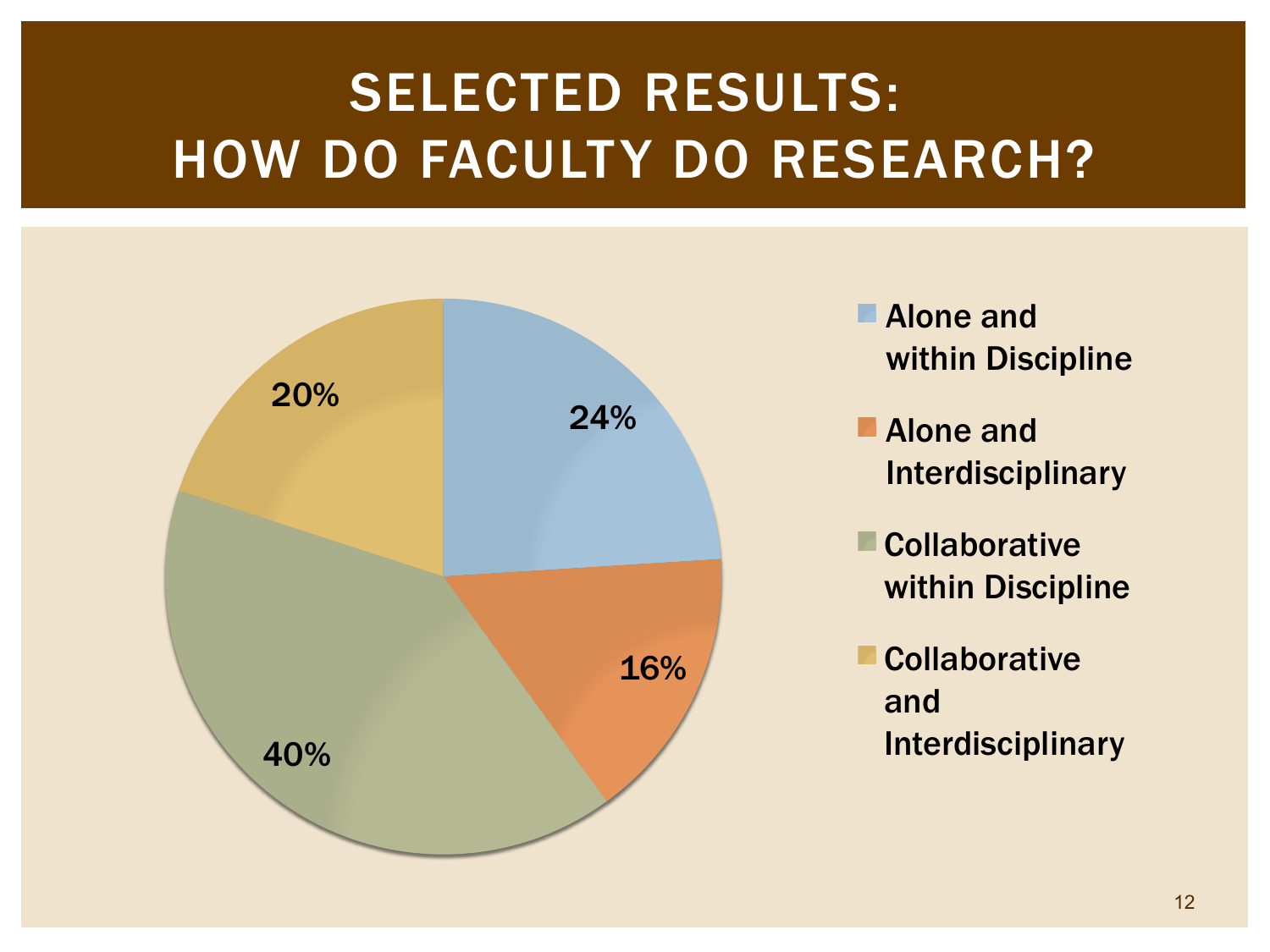# SELECTED RESULTS: GENDER DIFFERENCES IN COLLABORATION

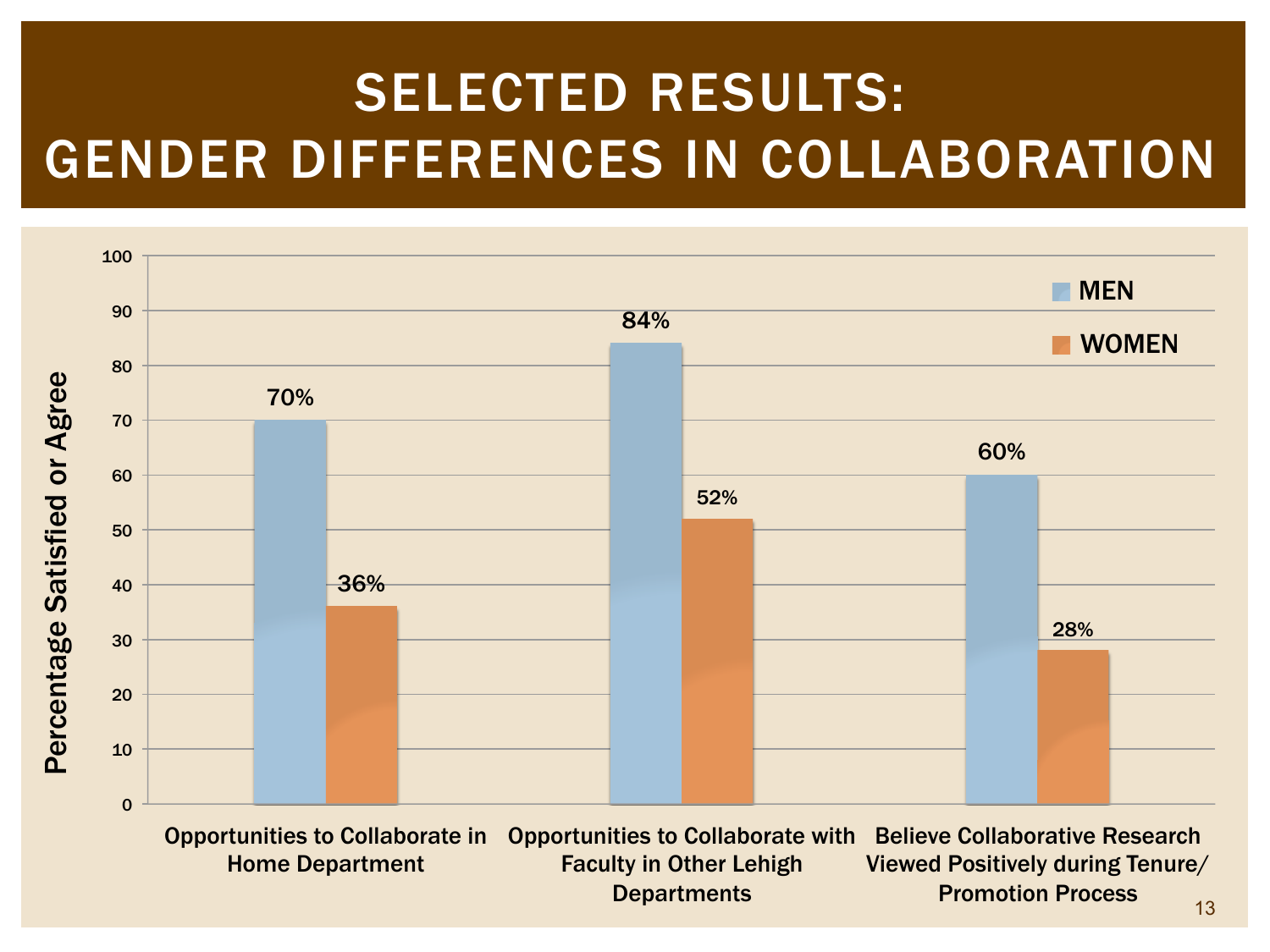#### QUOTES FROM SPRING '11 SURVEY

"This institution allows a senior researcher when working with a junior researcher to take all credit for the results." (Tenured man)

"The major push for interdisciplinary research has made me wonder if the bulk of my research, which is quite disciplinary, may not be valued by the university." (Untenured man)

"Gender bias from one or two colleagues. Stress and depression and wasted time that it generates in me." (Untenured woman)

"Too much service and teaching while simultaneously being expected to compete as a researcher internationally, edit journals, and write books while also having a spouse and children." (Tenured man)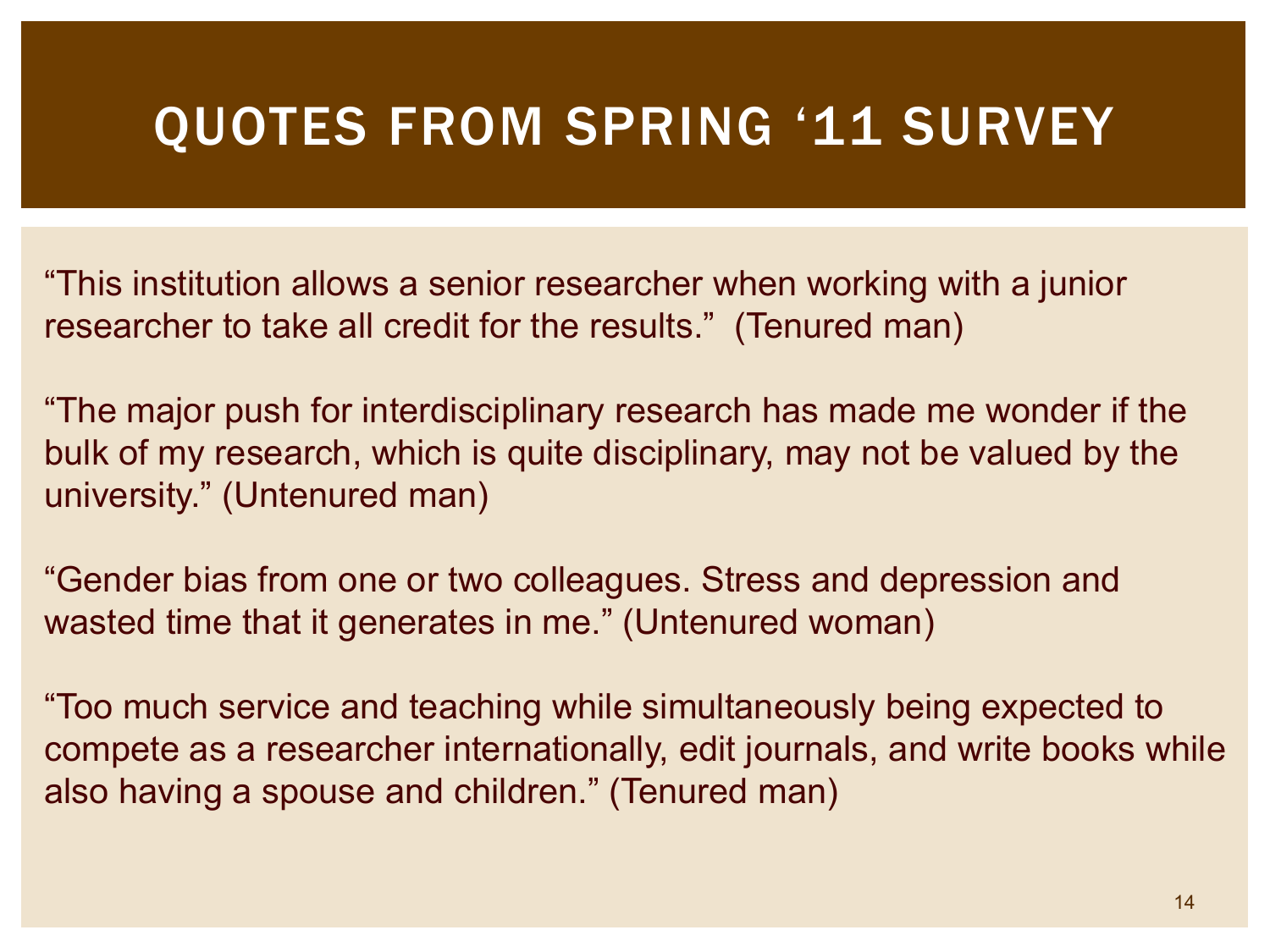# SELECTED RESULTS: GENDER DIFFERENCES ABOUT MENTORING



- Have or Had a Mentor Their mentors sometimes, but not frequently, assist with scholarship, facilitate networking, and advise on careers.
	- Views of department chairs as mentors are mixed some are seen as very helpful, informed, and supportive – some are seen as needing more training.



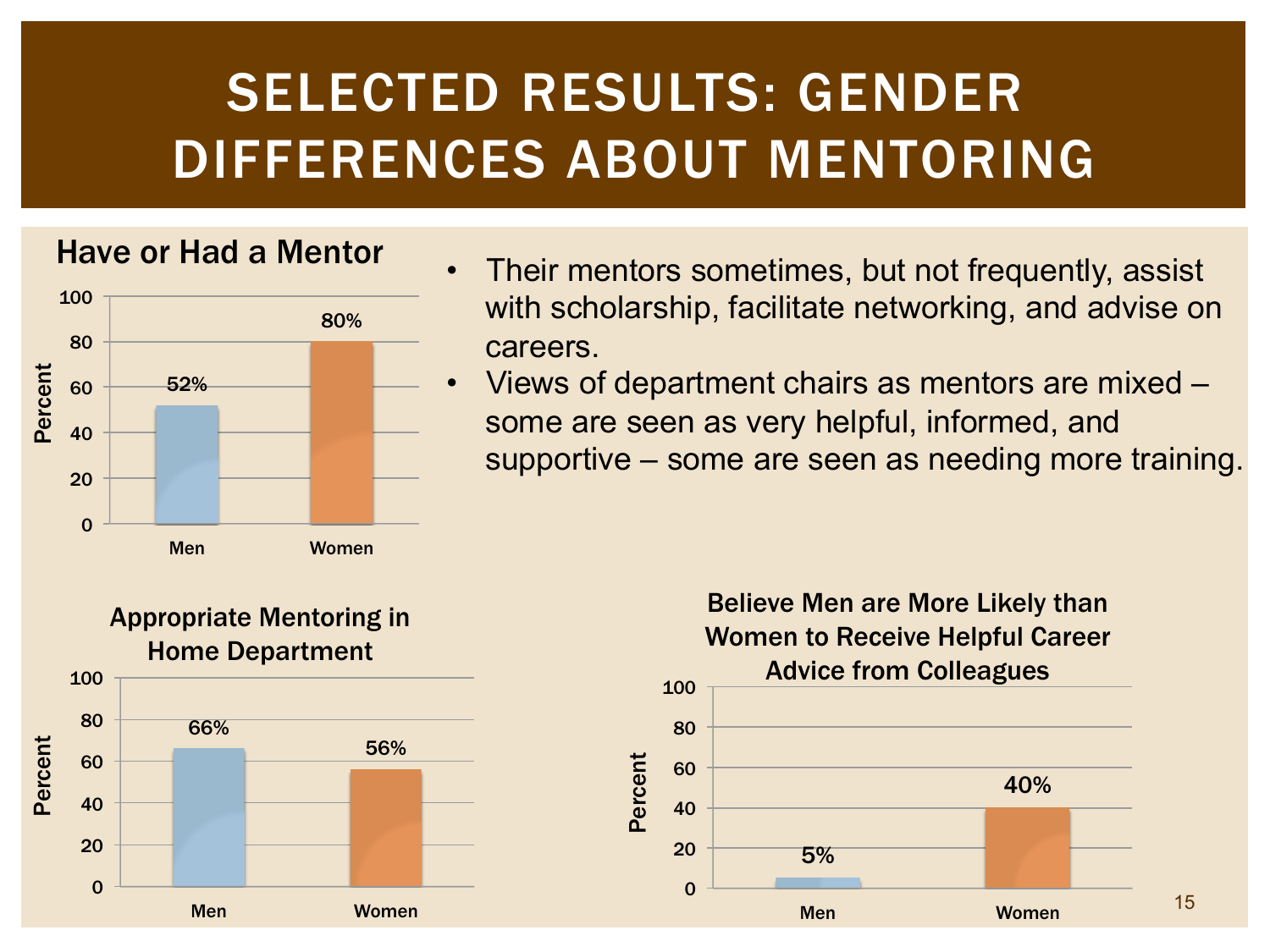# BEST PRACTICES OF NETWORKING/MENTORING PROGRAMS

- **E** Formal programs give pre-tenure faculty ready access to senior faculty who can help them.
- **Establish a "contract" between pre-tenure and tenured faculty** establishing ground rules that assist with long-term accountability, mutual respect, and success.
	- **Recognition that not all mentoring relationships will work out**
	- ! Graceful exit clause
	- ! Can be individualized: how often to meet, topics for discussion
	- **Encourage honesty and confidentiality**
- **E** Mentoring for new faculty can be important recruitment tool.
- **E** Recognition of and explicit support for mentoring *network*: encourage multi-directional, multi-person mentor teams and relationships.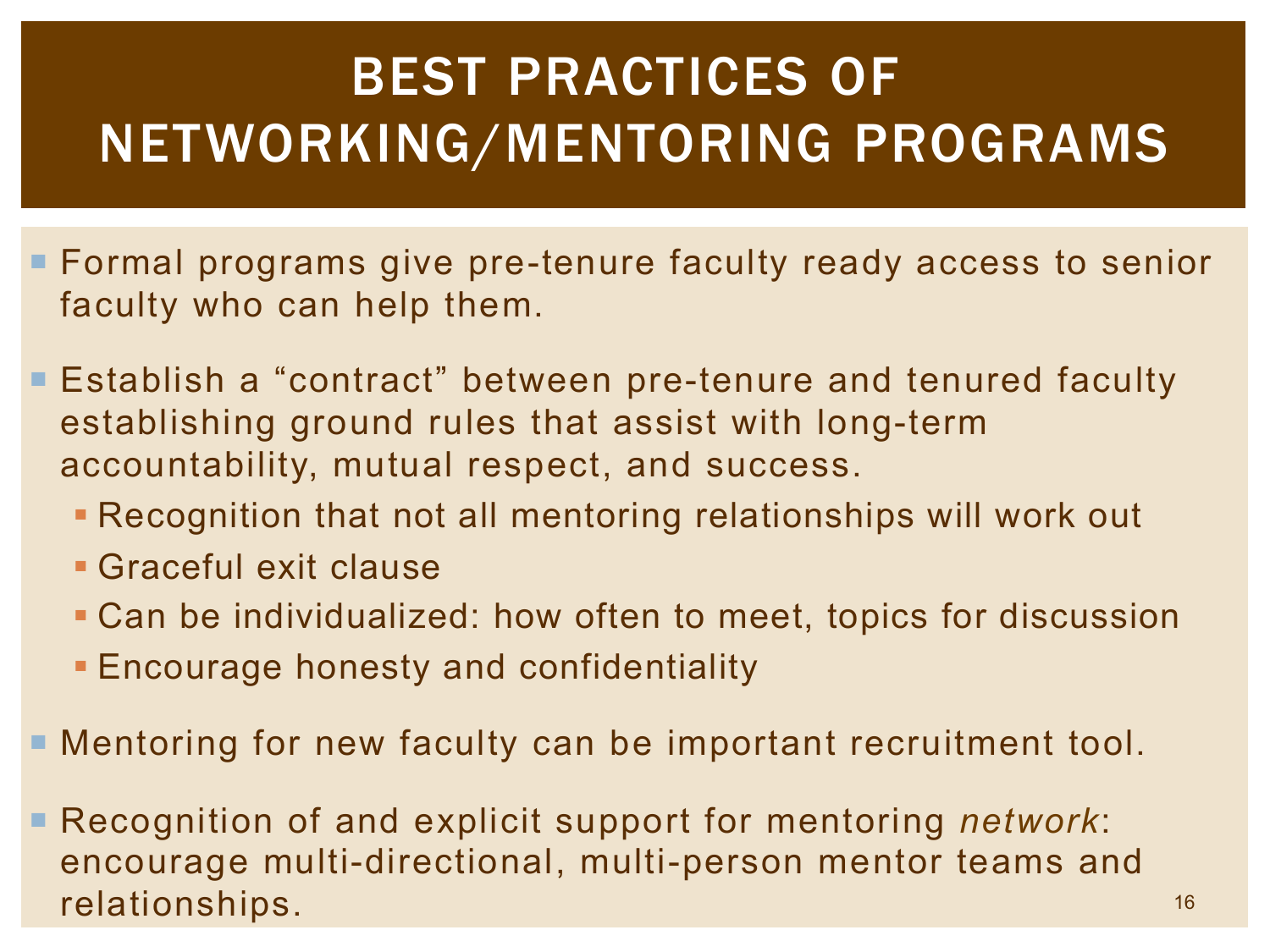# EXAMPLES OF WAYS SENIOR FACULTY CAN ASSIST PRE-TENURE FACULTY

- **Introduce faculty member to other colleagues on** campus who may be helpful in research and teaching.
- Give insights on living in the Lehigh Valley region restaurants, community organizations, sports, other ways to relax and have fun.
- **Elisten to concerns; look for ways to help without** breaching confidentiality.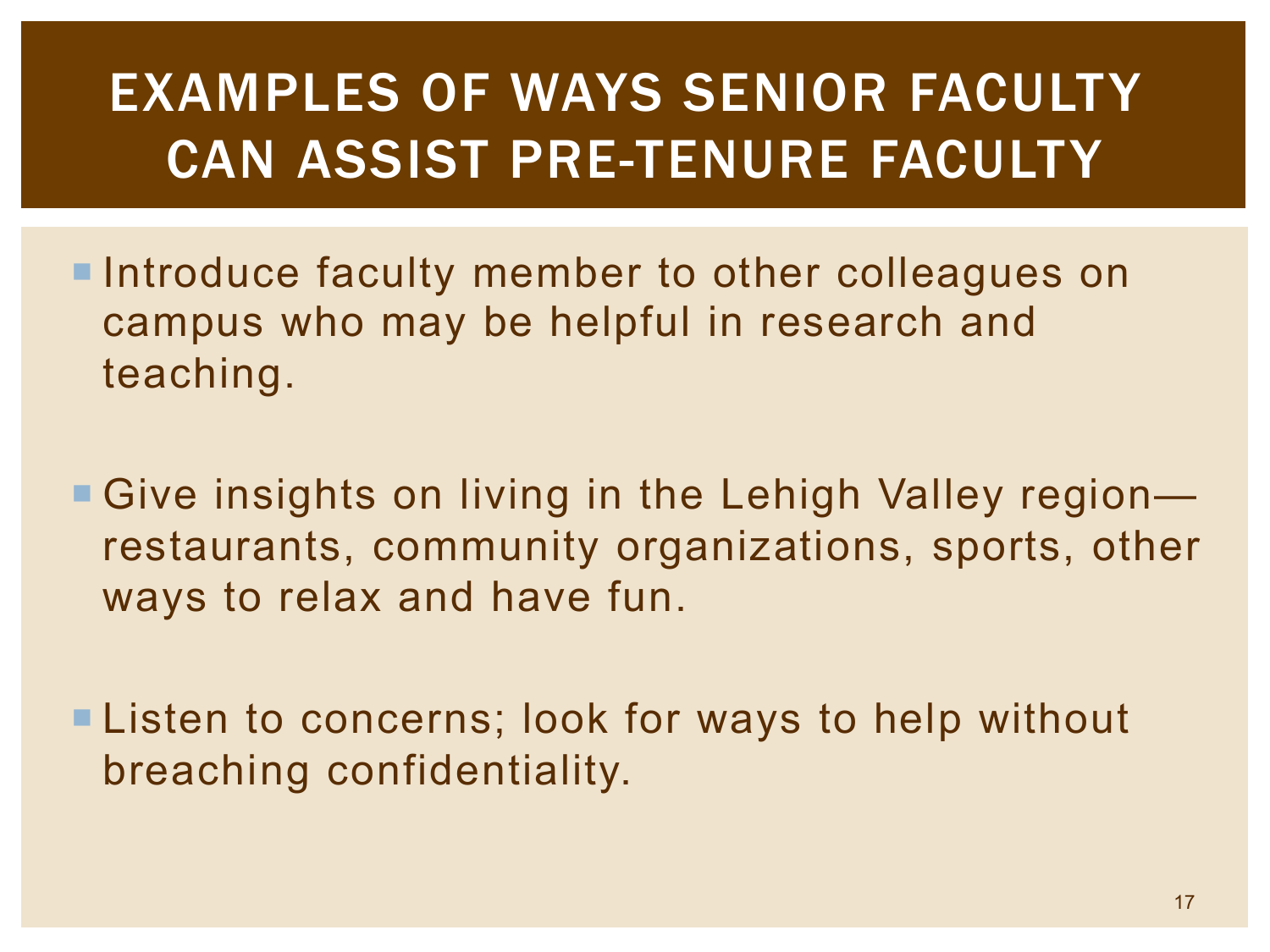# EXAMPLES OF WAYS SENIOR FACULTY CAN ASSIST PRE-TENURE FACULTY

- **Provide guidance on research activities such as** venues for publication, funding.
- **E** Assist in making contact with funding program officers.
- **Provide information on Lehigh policies (website,** contact persons).
- **Be ready to give advice on mentoring** undergraduates and graduate students.